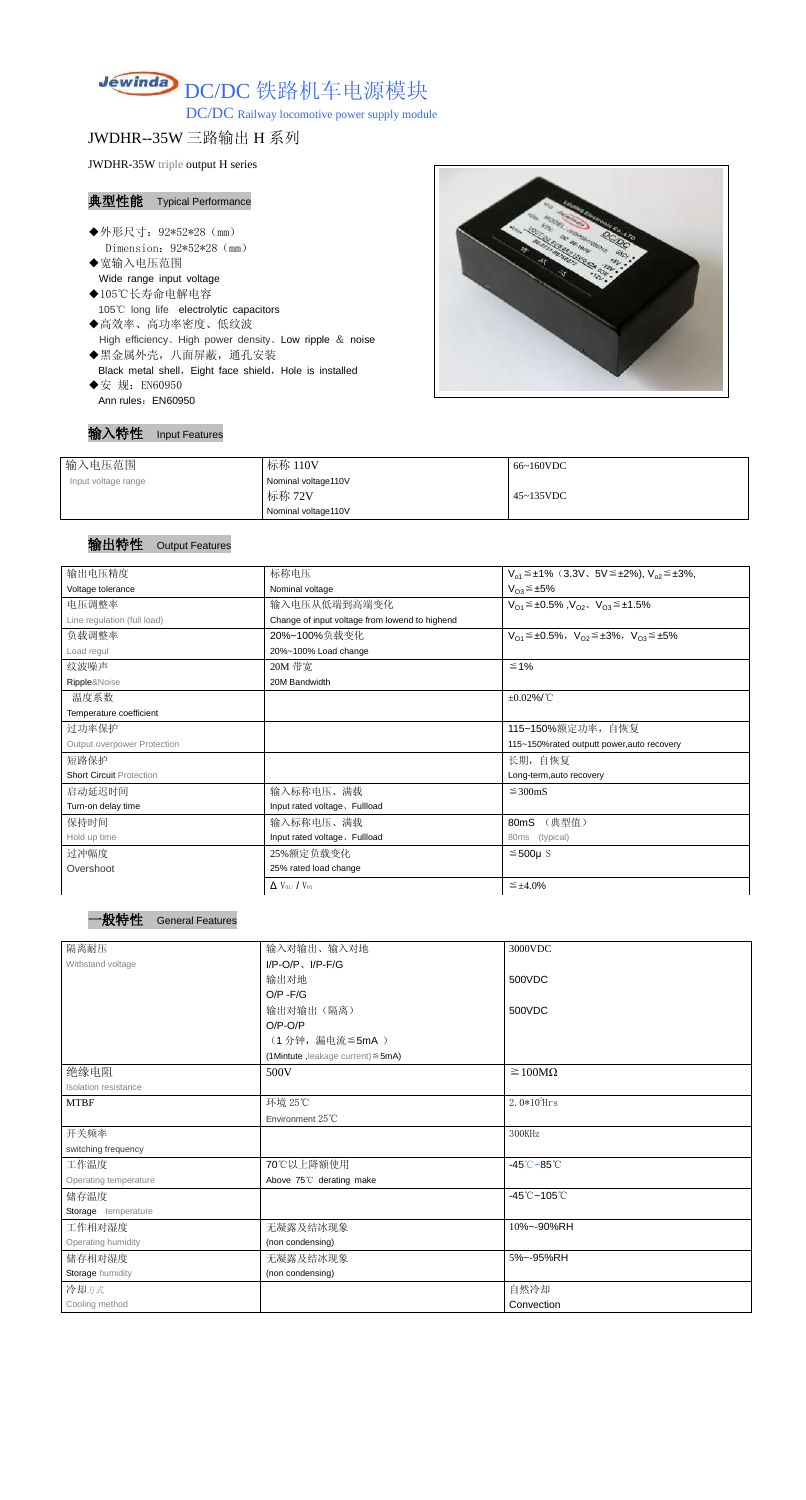





| 产品型号                | 输入电压          | 输出电压                                 | 输出电流           | 输出电压精度         | 纹波噪声                      | 最大容性负载                    | 效率         |  |
|---------------------|---------------|--------------------------------------|----------------|----------------|---------------------------|---------------------------|------------|--|
|                     | Input voltage | Output voltage                       | Output current | Output voltage | R&N                       | Capacitive load           |            |  |
| Model No.           | $V_{in}$      | V <sub>O</sub>                       | Io             | tolerance      | $V$ (p-p)mV               | maximum                   | Efficiency |  |
| JWDHR35-110S5D5I    |               | $0.50 - 5.00A$<br>$+5V$<br>$\pm 2\%$ |                | 100mV          | $4020 \,\mathrm{\upmu F}$ |                           |            |  |
|                     |               | $+5V$                                | $0.10 - 1.50A$ | $\pm$ 5%       | 100mV                     | $1100 \,\mathrm{\upmu F}$ | 78%        |  |
|                     |               | $-5V$                                | $0.10 - 0.50A$ | $\pm$ 5%       | 100mV                     | $470 \,\mathrm{\upmu F}$  |            |  |
|                     |               | $+5V$                                | $0.50 - 5.00A$ | $\pm 2\%$      | 100mV                     | $4020 \,\mathrm{\upmu F}$ | 81%        |  |
| JWDHR35-110S5D12I   |               | $+12V$                               | $0.04 - 0.42A$ | $\pm 3\%$      | 120mV                     | $330 \,\mathrm{\upmu F}$  |            |  |
|                     |               | $-12V$                               | $0.04 - 0.42A$ | $\pm 3\%$      | 120mV                     | $330 \,\mathrm{\upmu F}$  |            |  |
|                     |               | $+5V$                                | $0.50 - 5.00A$ | $\pm 2\%$      | 100mV                     | $4020 \,\mathrm{\upmu F}$ |            |  |
| JWDHR35-110S5D15I   |               | $+15V$                               | $0.03 - 0.33A$ | $\pm 3\%$      | 120mV                     | $220 \,\mathrm{\upmu F}$  | 81%        |  |
|                     |               | $-15V$                               | $0.03 - 0.33A$ | $\pm 3\%$      | 120mV                     | $220 \,\mathrm{\upmu F}$  |            |  |
|                     |               | $+5V$                                | $0.50 - 5.00A$ | $\pm 2\%$      | 100mV                     | $4020 \,\mathrm{\upmu F}$ |            |  |
| JWDHR35-110S5D24I   |               | $+24V$                               | $0.02 - 0.21A$ | $\pm 3\%$      | 150mV                     | $110 \mu F$               | 83%        |  |
|                     | 66~160V       | $-24V$                               | $0.02 - 0.21A$ | $\pm 3\%$      | 150mV                     | $110 \mu F$               |            |  |
|                     |               | $+12V$                               | $0.20 - 2.00A$ | $\pm 1\%$      | 120mV                     | $1100 \,\mathrm{\upmu F}$ |            |  |
| JWDHR35-110S12D5I   |               | $+5V$                                | $0.04 - 0.40A$ | $\pm$ 5%       | 100mV                     | $470 \,\mathrm{\upmu F}$  | 84%        |  |
|                     |               | $-5V$                                | $0.04 - 0.40A$ | $\pm$ 5%       | 100mV                     | $470 \,\mathrm{\upmu F}$  |            |  |
|                     |               | $+24V$                               | $0.10 - 1.00A$ | $\pm 1\%$      | 150mV                     | $470 \,\mathrm{\upmu F}$  |            |  |
| JWDHR35-110S24D5I   |               | $+5V$                                | $0.10 - 1.00A$ | $\pm$ 5%       | 100mV                     | $470 \,\mathrm{\upmu F}$  | 85%        |  |
|                     |               | $-5V$                                | $0.1 - 1.00A$  | $\pm$ 5%       | 100mV                     | $470 \,\mathrm{\upmu F}$  |            |  |
|                     |               | $+24V$                               | $0.10 - 1.00A$ | $\pm 1\%$      | 150mV                     | $470 \,\mathrm{\upmu F}$  |            |  |
| JWDHR35-110S24D12I  |               | $+12V$                               | $0.05 - 0.46A$ | $\pm 3\%$      | 120mV                     | $220 \,\mathrm{\upmu F}$  | 86%        |  |
|                     |               | $-12V$                               | $0.05 - 0.46A$ | $\pm 3\%$      | 120mV                     | $220 \,\mathrm{\upmu F}$  |            |  |
|                     |               | $+5V$                                | $0.50 - 5.00A$ | $\pm 2\%$      | 100mV                     | 3300 µF                   |            |  |
| JWDHR35-110S5S12S-5 |               | $+12V$                               | $0.05 - 0.50A$ | $\pm 3\%$      | 120mV                     | $330 \,\mathrm{\upmu F}$  | 82%        |  |
| <sup>1</sup>        |               | $-5V$                                | $0.08 - 0.80A$ | $\pm$ 5%       | 100mV                     | $650 \,\mathrm{\upmu F}$  |            |  |
|                     |               | $+5V$                                | $0.30 - 3.00A$ | $\pm 2\%$      | 100mV                     | 3300 µF                   |            |  |
| JWDHR35-72S5D5I     |               | $+5V$                                | $0.10 - 1.00A$ | $\pm$ 5%       | 100mV                     | $1100 \,\mathrm{\upmu F}$ | 78%        |  |
|                     |               | $-5V$                                | $0.10 - 1.00A$ | $\pm$ 5%       | 100mV                     | $1100 \,\mathrm{\upmu F}$ |            |  |
|                     |               | $+5V$                                | $0.30 - 3.00A$ | $\pm 2\%$      | 100mV                     | 3300 µF                   |            |  |
| JWDHR35-72S5D12I    |               | $+12V$                               | $0.04 - 0.42A$ | $\pm 3\%$      | 120mV                     | $330 \,\mathrm{\upmu F}$  | 81%        |  |
|                     |               | $-12V$                               | $0.04 - 0.42A$ | $\pm 3\%$      | 120mV                     | $330 \,\mathrm{\upmu F}$  |            |  |
|                     |               | $+5V$                                | $0.30 - 3.00A$ | $\pm 2\%$      | 100mV                     | 3300 µF                   |            |  |
| JWDHR35-72S5D15I    |               | $+15V$                               | $0.03 - 0.33A$ | $\pm 3\%$      | 120mV                     | $220 \,\mathrm{\upmu F}$  | $81\%$     |  |
|                     |               | $-15V$                               | $0.03 - 0.33A$ | $\pm 3\%$      | 120mV                     | $220 \,\mathrm{\upmu F}$  |            |  |
| JWDHR35-72S5D24I    | $45 - 135V$   | $+5V$                                | $0.30 - 3.00A$ | $\pm 2\%$      | 100mV                     | $2200 \,\mathrm{\upmu F}$ | 83%        |  |
|                     |               | $+24V$                               | $0.02 - 0.21A$ | $\pm 3\%$      | 150mV                     | $110 \mu F$               |            |  |
|                     |               | $-24V$                               | $0.02 - 0.21A$ | $\pm 3\%$      | 150mV                     | $110 \mu F$               |            |  |
| JWDHR35-72S12D5I    |               | $+12V$                               | $0.20 - 1.50A$ | $\pm 1\%$      | 120mV                     | $1100 \,\mathrm{\upmu F}$ |            |  |
|                     |               | $+5V$                                | $0.06 - 0.60A$ | $\pm$ 5%       | 100mV                     | $470 \,\mathrm{\upmu F}$  | 84%        |  |
|                     |               | $-5V$                                | $0.06 - 0.60A$ | $\pm$ 5%       | 80mV                      | $470 \,\mathrm{\upmu F}$  |            |  |
|                     |               | $+24V$                               | $0.08 - 0.83A$ | $\pm 1\%$      | 150mV                     | $470 \,\mathrm{\upmu F}$  | 85%        |  |
| JWDHR35-72S24D5I    |               | $+5V$                                | $0.05 - 0.50A$ | $\pm$ 5%       | 80mV                      | $470 \,\mathrm{\upmu F}$  |            |  |
|                     |               | $-5V$                                | $0.05 - 0.50A$ | $\pm$ 5%       | 80mV                      | $470 \,\mathrm{\upmu F}$  |            |  |